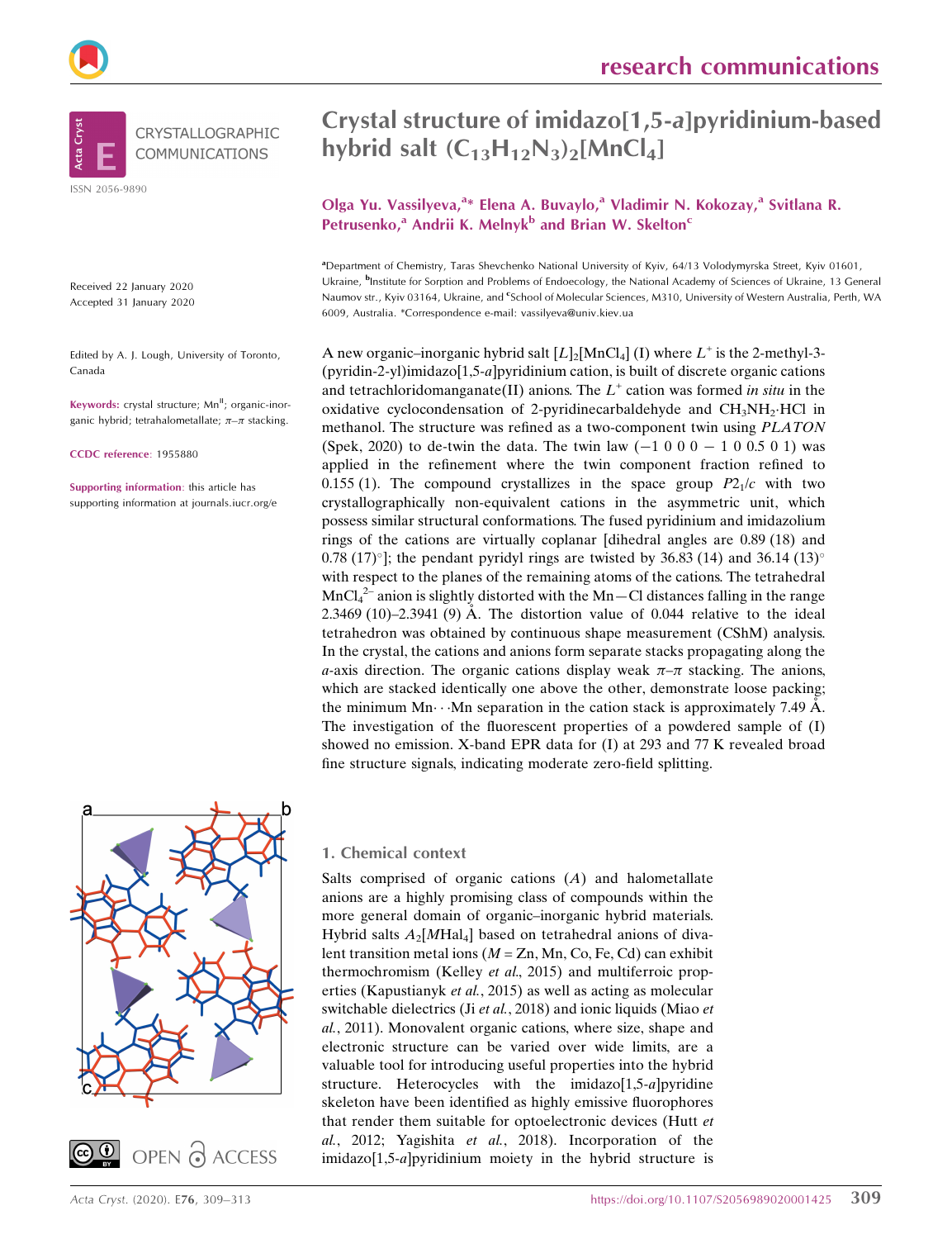expected to extend the applications of the organic material, and also address such issues as mechanical properties, chemical resistance, thermal stability, etc., that limit the applicability of pure organics.



We have previously shown that the introduction of tetrachlorozincate anions significantly changes the optical behaviour of  $[L][C] \cdot 1.5H_2O$ , where  $L^+$  is the 2-methyl-3-(pyridin-2-yl)imidazo[1,5-a]pyridinium cation, in the solid state, also improving the thermal stability of the resulting hybrid salt (Buvaylo et al., 2015). The  $L^+$  cation was formed in situ in the oxidative cyclocondensation of 2-pyridinecarbaldehyde  $(2\text{-PCA})$  and  $\text{CH}_3\text{NH}_2\text{-HC}$  in methanol. Upon excitation at 370 nm, a strong fluorescence was observed for [ $L$ ][Cl] $\cdot$ 1.5H<sub>2</sub>O at 406 nm, while  $[L]_2$ [ZnCl<sub>4</sub>] [CSD (Groom *et* al., 2016) refcode HUMHII; Buvaylo et al., 2015] showed an intense blue-light fluorescence peak at 455 nm. Recent findings by Wei and coworkers on the unusual photoluminescence behaviour of tetrahedral manganese(II) hybrid compounds,  $(N$ -methylpiperidinium)MnCl<sub>4</sub> and  $(N$ -methylpyrrolidinium)- $MnCl<sub>4</sub>$  (Wei *et al.*, 2018), prompted us to synthesize the new organic–inorganic hybrid salt  $[L]_2$ [MnCl<sub>4</sub>] (I) by the reaction of 2-PCA,  $CH_3NH_2$ ·HCl and  $MnCl_2$ ·4H<sub>2</sub>O in CH<sub>3</sub>OH.

The investigation of the fluorescent properties of a powdered sample of (I) at room temperature under experimental conditions similar to those for  $[L]_2[ZnCl_4]$  showed no



Figure 1

The molecular structure and principal labelling of  $[L]_2[MnCl_4]$  (I) with displacement ellipsoids drawn at the 50% probability level.

|               | $\alpha$ selected geometric parameters $(71, 7)$ . |               |           |
|---------------|----------------------------------------------------|---------------|-----------|
| $Mn1 - Cl1$   | 2.3469(10)                                         | $Mn1 - Cl3$   | 2.3779(9) |
| $Mn1 - Cl2$   | 2.3585(9)                                          | $Mn1 - Cl4$   | 2.3941(9) |
| $Cl1-Mn1-Cl2$ | 108.62(3)                                          | $Cl1-Mn1-Cl4$ | 112.95(4) |
| $Cl1-Mn1-Cl3$ | 108.44(3)                                          | $Cl2-Mn1-Cl4$ | 110.60(3) |
| $Cl2-Mn1-Cl3$ | 108.51(3)                                          | $Cl3-Mn1-Cl4$ | 107.60(3) |

emission. The replacement of  $\text{Zn}^{\text{II}}$  with  $\text{Mn}^{\text{II}}$  ions in the hybrid structure, which also changed the space group from orthorhombic *Pbca* with  $Z = 8$  to monoclinic *P2<sub>1</sub>/c* with  $Z = 4$ , quenched the fluorescence emission.

#### 2. Structural commentary

Monoclinic crystals of  $[L]_2$ [MnCl<sub>4</sub>] are built of discrete organic cations and tetrachloridomanganate(II) anions (Fig. 1). In the asymmetric unit, there are two crystallographically nonequivalent cations,  $L1$  (N12, N13A) and  $L2$  (N22, N23A), with similar structural conformations. The six-membered rings in the flattened imidazo[1,5-a]pyridinium cores have the expected bond lengths; the N/C—C bond distances in the imidazolium entities fall in the range  $1.352(4)$ –1.400 $(4)$  Å. Both nitrogen atoms in  $L1$  and  $L2$  are planar, showing the sum of the three angles to be  $360^{\circ}$ . The fused pyridinium and imidazolium rings of the cations are virtually coplanar with dihedral angles of 0.89 (18) (L1) and 0.78 (17) $^{\circ}$  (L2). The pendant pyridyl rings are twisted by 36.83 (14) and 36.14 (13) $^{\circ}$ with respect to the planes of the remaining atoms of the cations for L1 and L2, respectively. The geometric parameters of the cations closely resemble those found in the related organic–inorganic hybrids  $[L]_2[MCl_4]$ , where  $M = Co^{II}$ ,  $Zn^{II}$ , and  $[L]_2[CdI_4]$  (Buvaylo et al., 2015; Vassilyeva et al., 2019a,b).

The tetrahedral  $MnCl<sub>4</sub><sup>2–</sup>$  ion is slightly distorted. The Mn-Cl distances fall in the range  $2.3469$  (10)–2.3941 (9) Å and the Cl—Mn—Cl angles vary from 107.60 (3) to 112.95 (4)<sup>o</sup> (Table 1). The maximum differences in the lengths and angles are  $0.047 \text{ Å}$  and  $5.35^{\circ}$ , respectively. The distortion value of 0.044 relative to the ideal tetrahedron obtained by the continuous shape measurement (CShM) analysis using the SHAPE 2.1 program (Casanova et al., 2005) supports a low degree of deformation.

#### 3. Supramolecular features

In the crystal, the cations and anions form separate stacks propagating along the a-axis direction (Fig. 2). The alternating L1 and L2 organic cations display offset  $\pi-\pi$  stacking between the six-membered rings of the fused cores with the ringcentroid distances of 3.556 (2) and 4.0410 (2)  $\AA$ . The aromatic stacking between the neighbouring pendant pyridyl rings of L1 and L2, which are twisted with respect to each other by 19.41 (17) $\degree$  is also weak [the ring-centroid separations are  $3.724$  (2) and  $3.956$  (2)  $\AA$ . The anions, which are stacked identically one above the other, demonstrate loose packing: the shortest distance between the Cl atoms of adjacent anions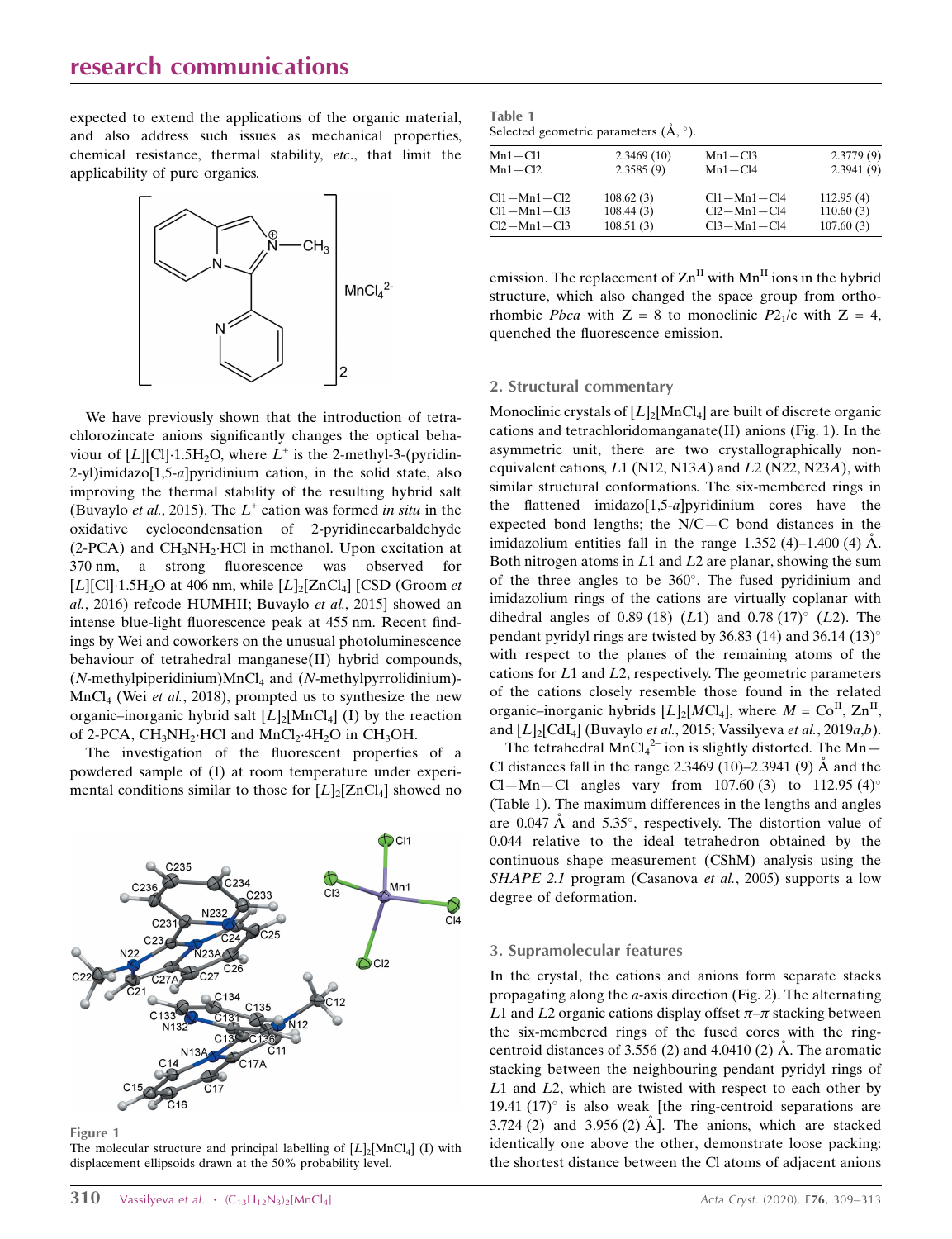Table 2 Hydrogen-bond geometry  $(\AA, \degree)$ .

| $D-H\cdots A$            | $D-H$ | $H \cdot \cdot \cdot A$ | $D\cdot\cdot\cdot A$ | $D-H\cdots A$ |
|--------------------------|-------|-------------------------|----------------------|---------------|
| $C12-H12B\cdots C12$     | 0.98  | 2.79                    | 3.746(4)             | 167           |
| $C17 - H17 \cdots C13^i$ | 0.95  | 2.68                    | 3.450(3)             | 139           |
| $C21 - H21 \cdots C14$   | 0.95  | 2.82                    | 3.625(3)             | 143           |
| $C22-H22A\cdots C11ii$   | 0.98  | 2.79                    | 3.378(4)             | 120           |
| $C24-H24\cdots C13$      | 0.95  | 2.64                    | 3.450(4)             | 143           |

Symmetry codes: (i)  $-x + 1$ ,  $y - \frac{1}{2}$ ,  $-z + \frac{1}{2}$ ; (ii)  $x + 1$ ,  $-y + \frac{1}{2}$ ,  $z + \frac{1}{2}$ .

of 3.79  $\AA$  is larger than double the chloride ionic radius  $(3.62 \text{ Å})$ ; Shannon, 1976). As a consequence, the minimum Mn---Mn separation in the cation stack is approximately  $7.49 \text{ Å}.$ 

Classical hydrogen-bonding interactions are absent in (I). There are five  $C-H\cdots Cl$  contacts between the cations and adjacent  $MnCl<sub>4</sub><sup>2-</sup>$  anions shorter than the van der Waals contact limit of 2.95  $\AA$  (Table 2). The closest cation–anion distance  $(C24 - H24 \cdots C13 - Mn)$  is 2.64 Å.

#### 4. Database survey

A survey of the Cambridge Structural Database (CSD, Version 5.40, Oct 2019; Groom et al., 2016) reveals that crystal structures containing an  $L^+$  cation comprise the structures of two ligands in a salt form, three tetrahalometallates  $[L]_2[MCI_4]$  and  $[L]_2[CdI_4]$ , as well as two molecular complexes



Figure 2

A fragment of the crystal packing of  $[L]_2[{\rm MnCl}_4]$  (I) viewed along the a axis. The L1 and L2 cations are shown in blue and red, respectively.

 $[MLCl<sub>3</sub>]$  ( $M = Co<sup>H</sup>$  and  $Zn<sup>H</sup>$ ) published by our group. While the latter are isostructural, the four hybrid tetrahalometallates including (I) possess different unit-cell parameters. The organic–inorganic hybrids exhibit either pseudo-layered structures with alternating layers of organic cations and of tetrahalometallate anions or are built of cations and anions arranged in separate stacks.

The imidazo[1,5-a]pyridinium core can be modified with various substituents on the aromatic rings and  $N(CH_3)$  atom. Crystal structures of ten organic salts with  $L^+$  derivatives as cations but no organic–inorganic hybrids or metal complexes are known. UREYIA (Türkyılmaz et al., 2011) and YIHFEB (Mitra et al., 2007), which bear ethylimidazolium and chlorophenyl substituents, respectively, instead of the methyl group in  $L^+$  are the most closely related. The lack of the methyl group turns  $L^+$  into a neutral molecule  $L'$  that acts as a  $\kappa^2(N,N)$  chelate ligand, forming the molecular Mn<sup>II</sup> complex  $[{\rm Mn}$ {S<sub>2</sub>P(OEt)<sub>2</sub>}<sub>2</sub>(*L'*)] (Álvarez *et al.*, 2012).

#### 5. IR and EPR spectroscopy measurements

The IR spectrum of (I) is very similar to those of  $[L]_2$ [CoCl<sub>4</sub>] and  $[L]_2[ZnCl_4]$  (Vassilyeva *et al.*, 2019*a*; Buvaylo *et al.*, 2015) and shows a distinctive pattern that can be considered characteristic of  $L^+$  (see supporting information). It includes intense absorption in the aromatic  $=$   $C-H$  stretching region  $(3136-3012 \text{ cm}^{-1})$  with several narrow peaks, weak bands below 3000  $\text{cm}^{-1}$  due to alkyl –C—H stretching, sharp bands of medium intensity at 1650, 1586, 1516, 1470 and 1422  $cm^{-1}$ associated with heterocyclic ring stretching, a very strong band at  $780 \text{ cm}^{-1}$  and two less strong absorptions in the out-ofplane C-H bending region 800-600  $cm^{-1}$  (peaks at 742 and  $664$  cm<sup>-1</sup>). The remarkable feature of the spectrum is a gap in absorbance from 1650 to 1586  $cm^{-1}$ .

The electronic structure of (I) was probed through X-band EPR spectroscopy at room temperature (r.t.) and 77 K. The EPR spectra of the neat powder sample are temperaturedependent (Fig. 3). At both temperatures, they are dominated by a strong line at 3500 G ( $g_{\text{eff}} \sim 2$ ) flanked by broad fine



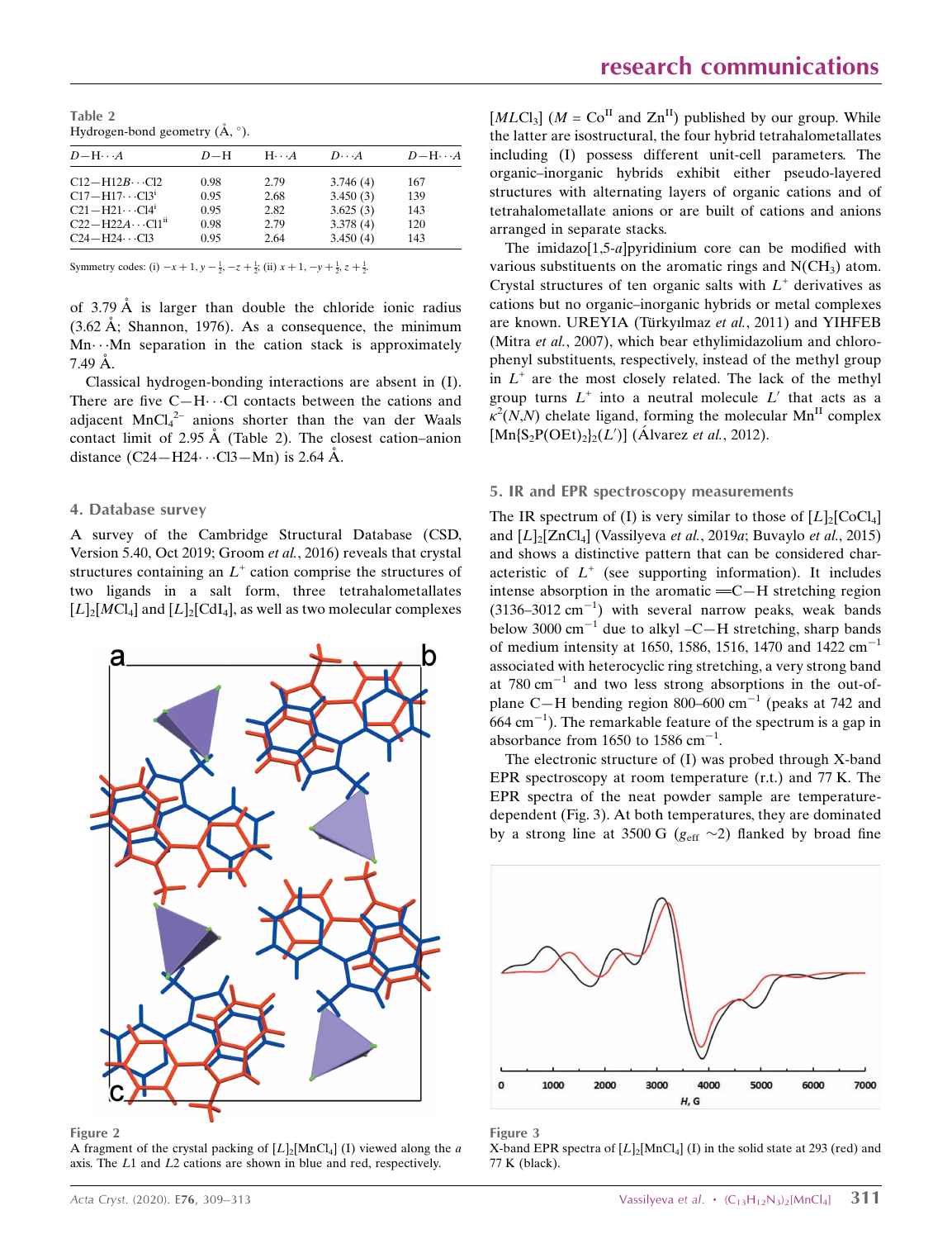structure signals at approximately 900, 2200, 5000 and 6000 G (77 K;  $g_{\text{eff}}$  ~7.97, 3.20, 1.42 and 1.16, respectively). The outer lines indicate zero-field splitting (ZFS) of the spin states for the high-spin  $d^5$  metal ion. As expected for neat-powder EPR spectra, the <sup>55</sup>Mn hyperfine structure due to the coupling of the unpaired electron spins with the  $I = \frac{5}{2}^{55}$ Mn nucleus is not resolved. The intermolecular dipole–dipole interactions and the  $D$ -strain ( $D$  is the axial ZFS parameter) broaden the lines, thus preventing observation of the hyperfine structure in the spectra of neat powders (Duboc et al., 2010). Computer simulation of the 77 K spectrum performed with the program SPIN ( $S > \frac{1}{2}$ ; Ozarowski, 2019) yielded axial and rhombic ZFS parameters D of 0.062 cm<sup>-1</sup> and E close to D/3, respectively. The highest field lines at  $~6000$  and 5000 G result from a mixture of the Z and Y transitions  $|\frac{3}{2}\rangle \rightarrow |\frac{5}{2}\rangle$  and  $|\frac{1}{2}\rangle \rightarrow |\frac{3}{2}\rangle$ , respectively.

For high-spin  $Mn<sup>H</sup>$  complexes, a very small anisotropy of the Zeeman interaction leads to g values close to 2, and the shape of the spectra depends on the ZFS terms only (Pilbrow, 1990). ZFS is highly sensitive to the coordination environment of the metal ion and if all bonds in the  $MnCl<sub>4</sub>$  tetrahedron are equal, one may expect only a strong and broadened single resonance line at  $g = 2$  recorded in the EPR spectra. Indeed, one isotropic line with an unchanged linewidth of about 100 mT and a g-value of 2.0039 was observed in the X-band EPR spectrum of the organic–inorganic hybrid  $[(CH_3)_4N]_2$ - $MnCl<sub>4</sub>$  from 400 down to 20 K (Köksal et al., 1999). The EPR spectra of another hybrid,  $[(C_2H_5)_4N]_2MnCl_4$ , also consist of a broadened line with the isotropic g-value of 2.001 (3) in the temperature range 170–300 K (Ostrowski & Ciżman, 2008). The appearance of fine structure in the spectrum of (I) needs further study that requires the high-field/high-frequency EPR spectroscopy experiments to be undertaken at lower temperatures (Gagnon et al., 2019).

#### 6. Synthesis and crystallization

2-PCA  $(0.38 \text{ ml}, 4 \text{ mmol})$  was stirred with  $CH<sub>3</sub>NH<sub>2</sub>·HCl$ (0.27 g, 4 mmol) in 20 ml of methanol in a 50 ml conical flask at room temperature for half an hour. The resultant yellow solution was left in open air overnight and used as the ligand without further purification. Dry  $MnCl_2 \cdot 4H_2O$  (0.40 g, 2 mmol) was added to the solution of the ligand (which had turned olive) and the mixture was magnetically stirred under mild heating for 20 min to ensure dissolution of the metal salt. The resulting solution was filtered and left to cool at r.t. Colourless needles of (I) suitable for X-ray analysis were deposited next day. They were filtered off, washed with diethyl ether and finally dried in air. More product was obtained upon slow evaporation in air of the mother liquor. Total yield: 88%. Analysis calculated for (I),  $C_{26}H_{24}Cl_4N_6Mn$  (617.25): C, 50.59; H 3.92; N 13.62%. Found: C 50.69; H 3.75; N 13.39%. IR (v,  $\text{cm}^{-1}$ , KBr): 3402 (br), 3168, 3136, 3110, 3090, 3054, 3012, 2952, 2922, 1650, 1586, 1568, 1528 (sh), 1516, 1470, 1422, 1366, 1332, 1252, 1190, 1156, 1104, 1040, 992, 942, 780 (vs), 742 (s), 664, 610, 556, 500, 434.

| Table 3 |                       |
|---------|-----------------------|
|         | Experimental details. |

| Crystal data                                                                 |                                               |
|------------------------------------------------------------------------------|-----------------------------------------------|
| Chemical formula                                                             | $(C_{13}H_{12}N_3)_2[$ MnCl <sub>4</sub> ]    |
| $M_{r}$                                                                      | 617.25                                        |
| Crystal system, space group                                                  | Monoclinic, $P21/c$                           |
| Temperature $(K)$                                                            | 100                                           |
| $a, b, c (\AA)$                                                              | 7.4892 (1), 15.9488 (4), 22.4266 (5)          |
| $\beta$ (°)                                                                  | 94.896 (2)                                    |
| $V(\AA^3)$                                                                   | 2668.94 (10)                                  |
| Z                                                                            | 4                                             |
| <b>Radiation type</b>                                                        | Mo $K\alpha$                                  |
| $\mu$ (mm <sup>-1</sup> )                                                    | 0.92                                          |
| Crystal size (mm)                                                            | $0.36 \times 0.1 \times 0.08$                 |
| Data collection                                                              |                                               |
| Diffractometer                                                               | Oxford Diffraction Gemini<br>diffractometer   |
| Absorption correction                                                        | Analytical (CrysAlis PRO; Rigaku<br>OD, 2016) |
| $T_{\min}, T_{\max}$                                                         | 0.753, 0.942                                  |
| No. of measured, independent and<br>observed $[I > 2\sigma(I)]$ reflections  | 7856, 7856, 6781                              |
| $R_{\rm int}$                                                                | 0.069                                         |
| $(\sin \theta/\lambda)_{\text{max}} (\text{\AA}^{-1})$                       | 0.705                                         |
| Refinement                                                                   |                                               |
| $R[F^2 > 2\sigma(F^2)], wR(F^2), S$                                          | 0.057, 0.186, 1.15                            |
| No. of reflections                                                           | 7856                                          |
| No. of parameters                                                            | 337                                           |
| H-atom treatment                                                             | H-atom parameters constrained                 |
| $\Delta \rho_{\text{max}}$ , $\Delta \rho_{\text{min}}$ (e Å <sup>-3</sup> ) | $0.58, -0.69$                                 |

Computer programs: CrysAlis PRO (Rigaku OD, 2016), SIR92 (Altomare et al., 1994), SHELXL2017 (Sheldrick, 2015), Mercury (Macrae et al., 2006) and WinGX (Farrugia, 2012).

#### 7. Refinement

Crystal data, data collection and structure refinement details are summarized in Table 3. The structure was refined as a twocomponent twin using PLATON (Spek, 2020) to de-twin the data. The twin law  $(-1000 - 100.501)$  was applied in the refinement where the twin component fraction refined to 0.155 (1). Anisotropic displacement parameters were employed for the non-hydrogen atoms. All hydrogen atoms were added at calculated positions and refined by use of a riding model with isotropic displacement parameters based on those of the parent atom (C—H = 0.95 Å,  $U_{\text{iso}}(H) = 1.2U_{\text{eq}}C$ for CH, C-H = 0.98 Å,  $U_{\text{iso}}(H) = 1.5U_{\text{eq}}C$  for CH<sub>3</sub>).

## Acknowledgements

We are thankful to Andrew Ozarowski (NHMFL) for helpful discussion and simulation of the EPR spectrum.

#### Funding information

Funding for this research was provided by: Ministry of Education and Science of Ukraine (project No. 19BF037-05).

#### References

[Altomare, A., Cascarano, G., Giacovazzo, C., Guagliardi, A., Burla,](http://scripts.iucr.org/cgi-bin/cr.cgi?rm=pdfbb&cnor=lh5945&bbid=BB1) [M. C., Polidori, G. & Camalli, M. \(1994\).](http://scripts.iucr.org/cgi-bin/cr.cgi?rm=pdfbb&cnor=lh5945&bbid=BB1) J. Appl. Cryst. 27, 435. Alvarez, C. M., Alvarez-Miguel, L., García-Rodríguez, R. & Miguel,

D. (2012). [Dalton Trans.](http://scripts.iucr.org/cgi-bin/cr.cgi?rm=pdfbb&cnor=lh5945&bbid=BB2) 41, 7041–7046.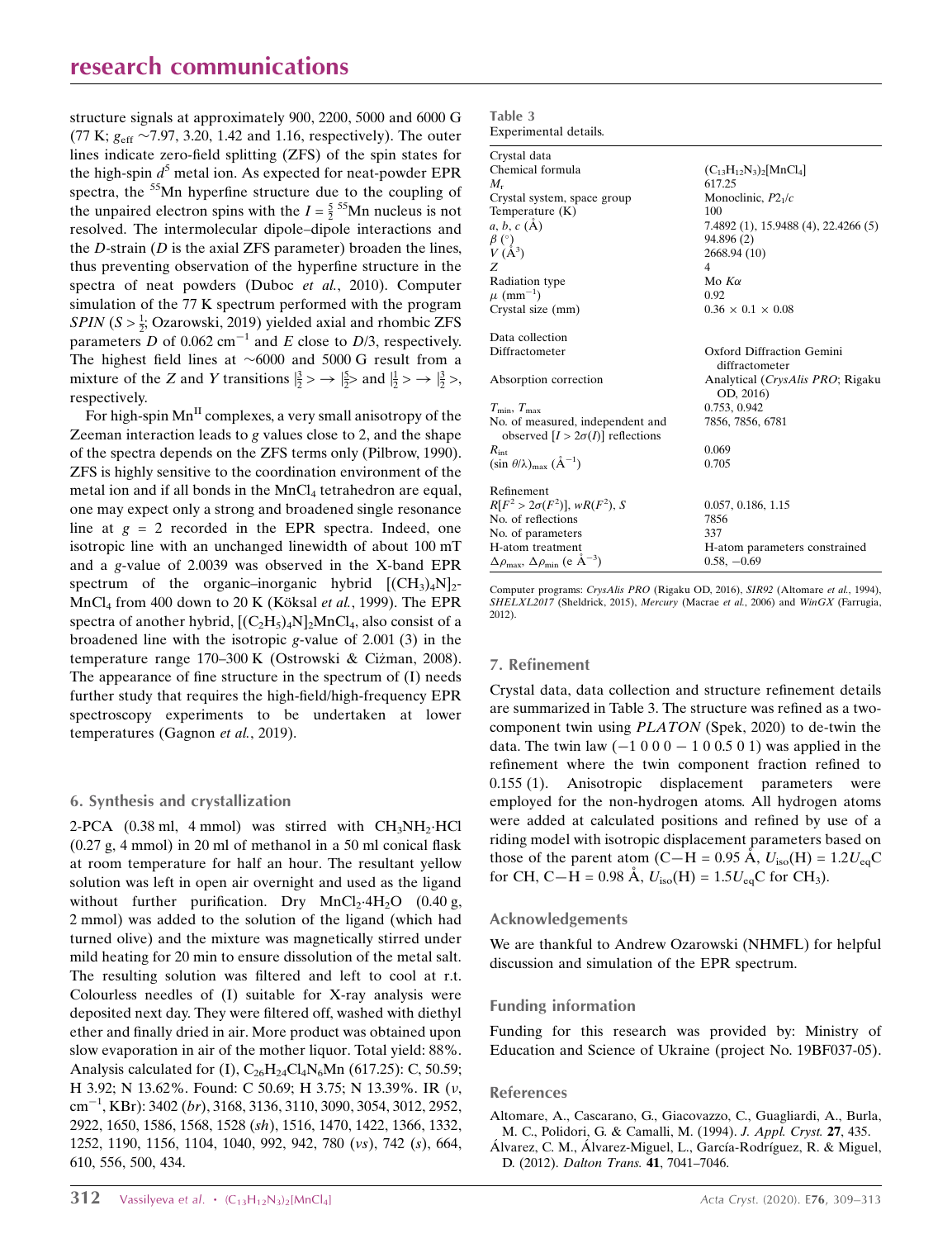- [Buvaylo, E. A., Kokozay, V. N., Linnik, R. P., Vassilyeva, O. Y. &](http://scripts.iucr.org/cgi-bin/cr.cgi?rm=pdfbb&cnor=lh5945&bbid=BB28) [Skelton, B. W. \(2015\).](http://scripts.iucr.org/cgi-bin/cr.cgi?rm=pdfbb&cnor=lh5945&bbid=BB28) Dalton Trans. 44, 13735–13744.
- [Casanova, D., Llunell, M., Alemany, P. & Alvarez, S. \(2005\).](http://scripts.iucr.org/cgi-bin/cr.cgi?rm=pdfbb&cnor=lh5945&bbid=BB4) Chem. Eur. J. 11[, 1479–1494.](http://scripts.iucr.org/cgi-bin/cr.cgi?rm=pdfbb&cnor=lh5945&bbid=BB4)
- [Duboc, C., Collomb, M. N. & Neese, F. \(2010\).](http://scripts.iucr.org/cgi-bin/cr.cgi?rm=pdfbb&cnor=lh5945&bbid=BB5) Appl. Magn. Reson. 37, [229–245.](http://scripts.iucr.org/cgi-bin/cr.cgi?rm=pdfbb&cnor=lh5945&bbid=BB5)
- [Farrugia, L. J. \(2012\).](http://scripts.iucr.org/cgi-bin/cr.cgi?rm=pdfbb&cnor=lh5945&bbid=BB6) J. Appl. Cryst. 45, 849–854.
- [Gagnon, D. M., Hadley, R. C., Ozarowski, A., Nolan, E. M. & Britt, R.](http://scripts.iucr.org/cgi-bin/cr.cgi?rm=pdfbb&cnor=lh5945&bbid=BB7) D. (2019). [J. Phys. Chem. B](http://scripts.iucr.org/cgi-bin/cr.cgi?rm=pdfbb&cnor=lh5945&bbid=BB7), 123, 4929–4934.
- [Groom, C. R., Bruno, I. J., Lightfoot, M. P. & Ward, S. C. \(2016\).](http://scripts.iucr.org/cgi-bin/cr.cgi?rm=pdfbb&cnor=lh5945&bbid=BB8) Acta Cryst. B72[, 171–179.](http://scripts.iucr.org/cgi-bin/cr.cgi?rm=pdfbb&cnor=lh5945&bbid=BB8)
- [Hutt, J. T., Jo, J., Olasz, A., Chen, C.-H., Lee, D. & Aron, Z. D. \(2012\).](http://scripts.iucr.org/cgi-bin/cr.cgi?rm=pdfbb&cnor=lh5945&bbid=BB9) Org. Lett. 14[, 3162–3165.](http://scripts.iucr.org/cgi-bin/cr.cgi?rm=pdfbb&cnor=lh5945&bbid=BB9)
- [Ji, Q., Li, L., Deng, S., Cao, X. & Chen, L. \(2018\).](http://scripts.iucr.org/cgi-bin/cr.cgi?rm=pdfbb&cnor=lh5945&bbid=BB10) Dalton Trans. 47, [5630–5638.](http://scripts.iucr.org/cgi-bin/cr.cgi?rm=pdfbb&cnor=lh5945&bbid=BB10)
- [Kapustianyk, V., Rudyk, V., Yonak, P. & Kundys, B. \(2015\).](http://scripts.iucr.org/cgi-bin/cr.cgi?rm=pdfbb&cnor=lh5945&bbid=BB11) Phys. [Status Solidi B](http://scripts.iucr.org/cgi-bin/cr.cgi?rm=pdfbb&cnor=lh5945&bbid=BB11), 252, 1778–1782.
- [Kelley, A., Nalla, S. & Bond, M. R. \(2015\).](http://scripts.iucr.org/cgi-bin/cr.cgi?rm=pdfbb&cnor=lh5945&bbid=BB12) Acta Cryst. B71, 48–60.
- Köksal, F., Bahadir, Ş., Başaran, E. & Yerli, Y. (1999). Z. Naturforsch. A, 54[, 557–558.](http://scripts.iucr.org/cgi-bin/cr.cgi?rm=pdfbb&cnor=lh5945&bbid=BB13)
- [Macrae, C. F., Edgington, P. R., McCabe, P., Pidcock, E., Shields, G. P.,](http://scripts.iucr.org/cgi-bin/cr.cgi?rm=pdfbb&cnor=lh5945&bbid=BB14) [Taylor, R., Towler, M. & van de Streek, J. \(2006\).](http://scripts.iucr.org/cgi-bin/cr.cgi?rm=pdfbb&cnor=lh5945&bbid=BB14) J. Appl. Cryst. 39, [453–457.](http://scripts.iucr.org/cgi-bin/cr.cgi?rm=pdfbb&cnor=lh5945&bbid=BB14)
- [Miao, C. X., Wang, J. Q., Yu, B., Cheng, W. G., Sun, J., Chanfreau, S.,](http://scripts.iucr.org/cgi-bin/cr.cgi?rm=pdfbb&cnor=lh5945&bbid=BB15) [He, L. N. & Zhang, S. J. \(2011\).](http://scripts.iucr.org/cgi-bin/cr.cgi?rm=pdfbb&cnor=lh5945&bbid=BB15) Chem. Commun. 47, 2697–2699.
- [Mitra, K., Biswas, S., Chattopadhyay, S. K., Lucas, C. R. & Adhikary,](http://scripts.iucr.org/cgi-bin/cr.cgi?rm=pdfbb&cnor=lh5945&bbid=BB16) B. (2007). [J. Chem. Crystallogr.](http://scripts.iucr.org/cgi-bin/cr.cgi?rm=pdfbb&cnor=lh5945&bbid=BB16) 37, 567–571.
- Ostrowski, A. & Cizman, A. (2008). Physica B, 403, 3110-[3113.](http://scripts.iucr.org/cgi-bin/cr.cgi?rm=pdfbb&cnor=lh5945&bbid=BB17)
- Ozarowski, A. (2019). SPIN[. NHMFL, Tallahassee, USA.](http://scripts.iucr.org/cgi-bin/cr.cgi?rm=pdfbb&cnor=lh5945&bbid=BB18)
- Pilbrow, J. R. (1990). [Transition Ion Paramagnetic Resonance](http://scripts.iucr.org/cgi-bin/cr.cgi?rm=pdfbb&cnor=lh5945&bbid=BB19). [Oxford: Clarendon Press.](http://scripts.iucr.org/cgi-bin/cr.cgi?rm=pdfbb&cnor=lh5945&bbid=BB19)
- Rigaku OD (2016). CrysAlis PRO[. Rigaku Oxford Diffraction Ltd,](http://scripts.iucr.org/cgi-bin/cr.cgi?rm=pdfbb&cnor=lh5945&bbid=BB20) [Yarnton, England.](http://scripts.iucr.org/cgi-bin/cr.cgi?rm=pdfbb&cnor=lh5945&bbid=BB20)
- [Shannon, R. D. \(1976\).](http://scripts.iucr.org/cgi-bin/cr.cgi?rm=pdfbb&cnor=lh5945&bbid=BB21) Acta Cryst. A32, 751–767.
- [Sheldrick, G. M. \(2015\).](http://scripts.iucr.org/cgi-bin/cr.cgi?rm=pdfbb&cnor=lh5945&bbid=BB22) Acta Cryst. C71, 3–8.
- [Spek, A. L. \(2020\).](http://scripts.iucr.org/cgi-bin/cr.cgi?rm=pdfbb&cnor=lh5945&bbid=BB23) Acta Cryst. E76, 1–11.
- Türkyılmaz, M., Baran, Y. & Özdemir, N. (2011). Acta Cryst. E67, [o1282.](http://scripts.iucr.org/cgi-bin/cr.cgi?rm=pdfbb&cnor=lh5945&bbid=BB24)
- [Vassilyeva, O. Yu., Buvaylo, E. A., Kokozay, V. N., Skelton, B. W.,](http://scripts.iucr.org/cgi-bin/cr.cgi?rm=pdfbb&cnor=lh5945&bbid=BB25) Rajnák, C., Titiš, Y. & Boča, R. (2019a). Dalton Trans. 48, 11278-[11284.](http://scripts.iucr.org/cgi-bin/cr.cgi?rm=pdfbb&cnor=lh5945&bbid=BB25)
- [Vassilyeva, O. Y., Buvaylo, E. A., Kokozay, V. N., Skelton, B. W. &](http://scripts.iucr.org/cgi-bin/cr.cgi?rm=pdfbb&cnor=lh5945&bbid=BB26) [Sobolev, A. N. \(2019](http://scripts.iucr.org/cgi-bin/cr.cgi?rm=pdfbb&cnor=lh5945&bbid=BB26)b). Acta Cryst. E75, 1209–1214.
- [Wei, Y. L., Jing, J., Shi, C., Ye, H. Y., Wang, Z. X. & Zhang, Y. \(2018\).](http://scripts.iucr.org/cgi-bin/cr.cgi?rm=pdfbb&cnor=lh5945&bbid=BB27) [Inorg. Chem. Front.](http://scripts.iucr.org/cgi-bin/cr.cgi?rm=pdfbb&cnor=lh5945&bbid=BB27) 5, 2615–2619.
- [Yagishita, F., Nii, C., Tezuka, Y., Tabata, A., Nagamune, H., Uemura,](http://scripts.iucr.org/cgi-bin/cr.cgi?rm=pdfbb&cnor=lh5945&bbid=BB28) [N., Yoshida, Y., Mino, T., Sakamoto, M. & Kawamura, Y. \(2018\).](http://scripts.iucr.org/cgi-bin/cr.cgi?rm=pdfbb&cnor=lh5945&bbid=BB28) [Asia. J. Org. Chem.](http://scripts.iucr.org/cgi-bin/cr.cgi?rm=pdfbb&cnor=lh5945&bbid=BB28) 7, 1614–1619.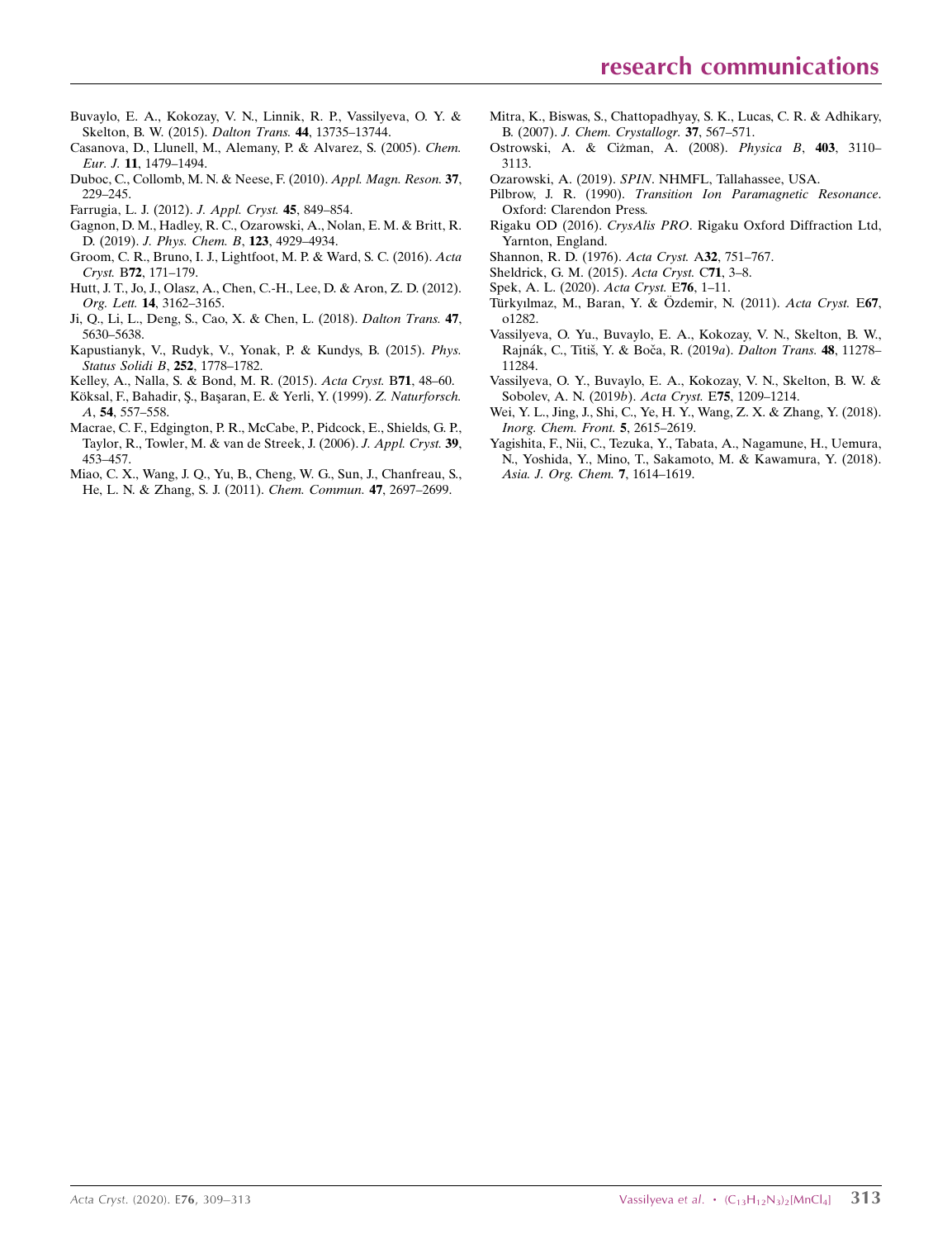# **supporting information**

*Acta Cryst.* (2020). E**76**, 309-313 [https://doi.org/10.1107/S2056989020001425]

**Crystal structure of imidazo[1,5-***a***]pyridinium-based hybrid salt**   $(C_{13}H_{12}N_3)$ <sub>2</sub>[MnCl<sub>4</sub>]

# **Olga Yu. Vassilyeva, Elena A. Buvaylo, Vladimir N. Kokozay, Svitlana R. Petrusenko, Andrii K. Melnyk and Brian W. Skelton**

## **Computing details**

Data collection: *CrysAlis PRO* (Rigaku OD, 2016); cell refinement: *CrysAlis PRO* (Rigaku OD, 2016); data reduction: *CrysAlis PRO* (Rigaku OD, 2016); program(s) used to solve structure: *SIR92* (Altomare *et al.*, 1994); program(s) used to refine structure: *SHELXL2017* (Sheldrick, 2015); molecular graphics: *Mercury* (Macrae *et al.*, 2006); software used to prepare material for publication: *WinGX* (Farrugia, 2012).

**Bis[2-methyl-3-(pyridin-2-yl)imidazo[1,5-***a***]pyridinium] tetrachloridomanganate(II)** 

#### *Crystal data*

 $(C_{13}H_{12}N_3)_2$ [MnCl<sub>4</sub>]  $M_r = 617.25$ Monoclinic, *P*21/*c* Hall symbol: -P 2ybc  $a = 7.4892(1)$  Å  $b = 15.9488$  (4) Å  $c = 22.4266(5)$  Å  $\beta$  = 94.896 (2)<sup>°</sup>  $V = 2668.94(10)$  Å<sup>3</sup>  $Z = 4$ 

## *Data collection*

Oxford Diffraction Gemini diffractometer Graphite monochromator Detector resolution: 10.4738 pixels mm-1 *ω* scans Absorption correction: analytical (CrysAlis PRO; Rigaku OD, 2016)  $T_{\text{min}} = 0.753$ ,  $T_{\text{max}} = 0.942$ 

## *Refinement*

Refinement on *F*<sup>2</sup> Least-squares matrix: full *R*[ $F^2 > 2\sigma(F^2)$ ] = 0.057  $wR(F^2) = 0.186$  $S = 1.15$ 7856 reflections 337 parameters 0 restraints

 $F(000) = 1260$  $D_x = 1.536$  Mg m<sup>-3</sup> Mo *Kα* radiation,  $\lambda = 0.71073$  Å Cell parameters from 10548 reflections  $\theta$  = 3.6–34.6°  $\mu$  = 0.92 mm<sup>-1</sup>  $T = 100 \text{ K}$ Needle, colourless  $0.36 \times 0.1 \times 0.08$  mm

7856 measured reflections 7856 independent reflections 6781 reflections with  $I > 2\sigma(I)$  $R_{\text{int}} = 0.069$  $\theta_{\text{max}} = 30.1^{\circ}, \theta_{\text{min}} = 3.6^{\circ}$  $h = -10 \rightarrow 10$  $k = -22 \rightarrow 22$ *l* = −4→31

Hydrogen site location: inferred from neighbouring sites H-atom parameters constrained  $w = 1/[\sigma^2 (F_o^2) + (0.106P)^2 + 2.4383P]$ where  $P = (F_o^2 + 2F_c^2)/3$  $(\Delta/\sigma)_{\text{max}}$  < 0.001 Δ*ρ*max = 0.58 e Å−3  $\Delta\rho_{\rm min}$  = −0.69 e Å<sup>-3</sup>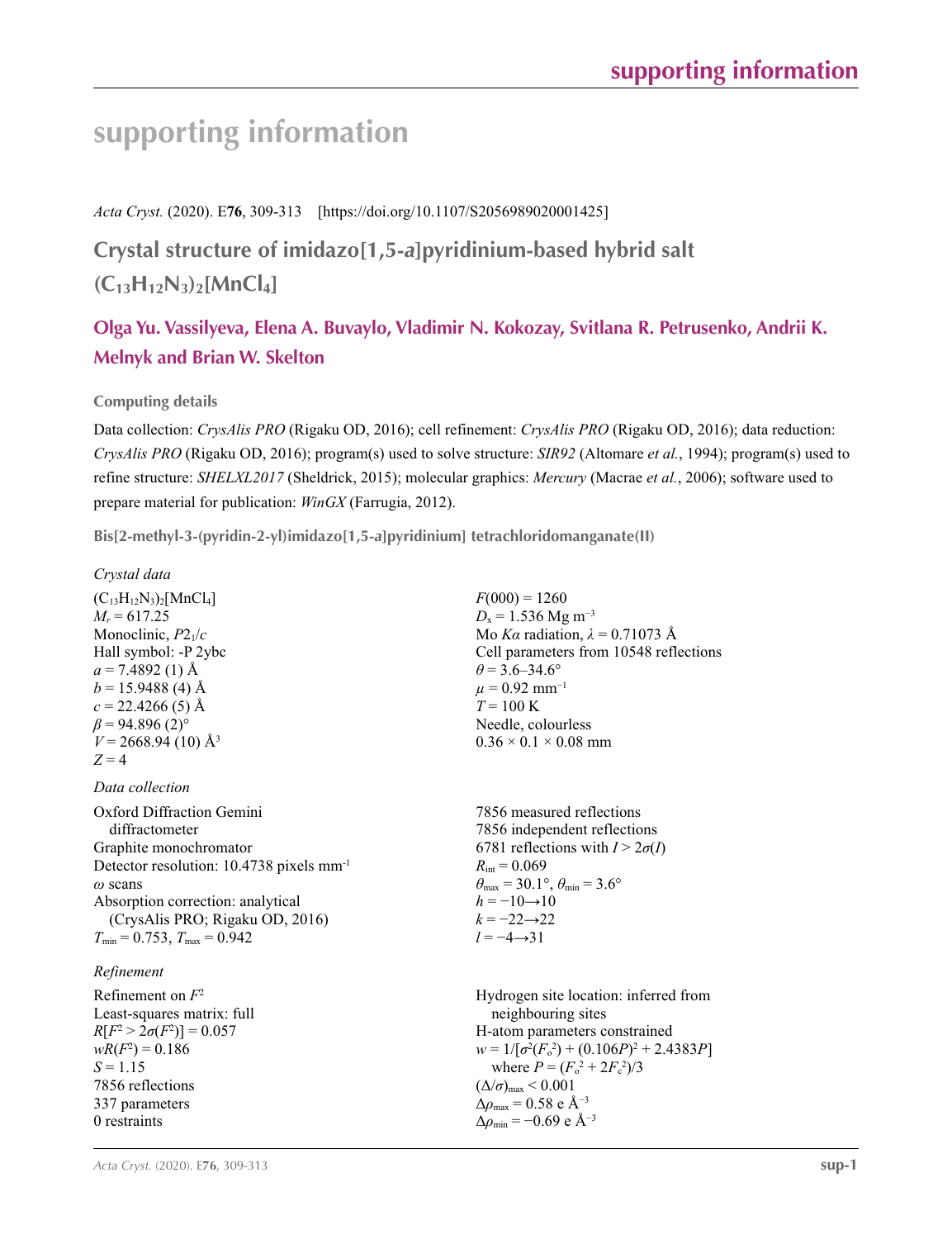#### *Special details*

**Geometry**. All esds (except the esd in the dihedral angle between two l.s. planes) are estimated using the full covariance matrix. The cell esds are taken into account individually in the estimation of esds in distances, angles and torsion angles; correlations between esds in cell parameters are only used when they are defined by crystal symmetry. An approximate (isotropic) treatment of cell esds is used for estimating esds involving l.s. planes.

**Refinement**. Refined as a 2-component twin using PLATON to de-twin the data.

| Fractional atomic coordinates and isotropic or equivalent isotropic displacement parameters $(A^2)$ |  |  |  |  |  |  |
|-----------------------------------------------------------------------------------------------------|--|--|--|--|--|--|
|-----------------------------------------------------------------------------------------------------|--|--|--|--|--|--|

|                 | $\boldsymbol{x}$ | $\mathcal{V}$ | $\boldsymbol{Z}$ | $U_{\rm iso}*/U_{\rm eq}$ |
|-----------------|------------------|---------------|------------------|---------------------------|
| Mn1             | 0.18155(7)       | 0.24718(3)    | 0.12270(2)       | 0.01416(13)               |
| C11             | $-0.09406(11)$   | 0.17752(5)    | 0.10546(4)       | 0.01936(17)               |
| Cl2             | 0.41361(11)      | 0.14691(5)    | 0.12578(3)       | 0.01805(17)               |
| Cl3             | 0.18969(12)      | 0.31455(5)    | 0.21748(3)       | 0.01903(17)               |
| C14             | 0.22558(12)      | 0.35257(5)    | 0.04936(4)       | 0.02042(18)               |
| C11             | 0.7917(5)        | 0.1463(2)     | 0.25204(15)      | 0.0163(6)                 |
| H11             | 0.743093         | 0.121304      | 0.215771         | $0.02*$                   |
| N12             | 0.7856(4)        | 0.22928(17)   | 0.26666(12)      | 0.0149(5)                 |
| C12             | 0.6912(5)        | 0.2909(2)     | 0.22796(16)      | 0.0207(7)                 |
| H12A            | 0.619181         | 0.327043      | 0.251868         | $0.031*$                  |
| H12B            | 0.612553         | 0.262038      | 0.197364         | $0.031*$                  |
| H12C            | 0.778253         | 0.32509       | 0.208559         | $0.031*$                  |
| C13             | 0.8700(4)        | 0.2431(2)     | 0.32148(14)      | 0.0143(6)                 |
| N13A            | 0.9302(4)        | 0.16698(17)   | 0.34265(12)      | 0.0139(5)                 |
| C14             | 1.0262(5)        | 0.1464(2)     | 0.39668(15)      | 0.0171(6)                 |
| H14             | 1.05983          | 0.188652      | 0.425342         | $0.02*$                   |
| C15             | 1.0708(5)        | 0.0651(2)     | 0.40762(15)      | 0.0197(6)                 |
| H15             | 1.137344         | 0.050607      | 0.444133         | $0.024*$                  |
| C16             | 1.0194(5)        | 0.0007(2)     | 0.36519(16)      | 0.0211(7)                 |
| H16             | 1.04999          | $-0.056041$   | 0.374005         | $0.025*$                  |
| C17             | 0.9270(5)        | 0.0205(2)     | 0.31227(16)      | 0.0191(6)                 |
| H17             | 0.893137         | $-0.022108$   | 0.283952         | $0.023*$                  |
| C17A            | 0.8815(4)        | 0.1056(2)     | 0.29965(14)      | 0.0150(6)                 |
| C21             | 0.6189(4)        | 0.0675(2)     | 0.43736(16)      | 0.0182(6)                 |
| H21             | 0.676985         | 0.022658      | 0.459085         | $0.022*$                  |
| N22             | 0.6065(4)        | 0.14828(18)   | 0.45664(12)      | 0.0161(5)                 |
| C22             | 0.6955(5)        | 0.1792(2)     | 0.51343(15)      | 0.0216(7)                 |
| H22A            | 0.734725         | 0.237161      | 0.508343         | $0.032*$                  |
| H22B            | 0.79976          | 0.143911      | 0.525234         | $0.032*$                  |
| H22C            | 0.61138          | 0.17701       | 0.544551         | $0.032*$                  |
| C <sub>23</sub> | 0.5132(4)        | 0.1952(2)     | 0.41441(14)      | 0.0153(6)                 |
| N23A            | 0.4677(4)        | 0.14328(17)   | 0.36724(12)      | 0.0148(5)                 |
| C <sub>24</sub> | 0.3675(4)        | 0.1610(2)     | 0.31331(14)      | 0.0170(6)                 |
| H24             | 0.320143         | 0.215412      | 0.305083         | $0.02*$                   |
| C <sub>25</sub> | 0.3403(5)        | 0.0979(2)     | 0.27312(16)      | 0.0205(7)                 |
| H25             | 0.274347         | 0.108817      | 0.23585          | $0.025*$                  |
| C <sub>26</sub> | 0.4079(5)        | 0.0154(2)     | 0.28524(16)      | 0.0210(7)                 |
| H <sub>26</sub> | 0.38685          | $-0.0273$     | 0.255977         | $0.025*$                  |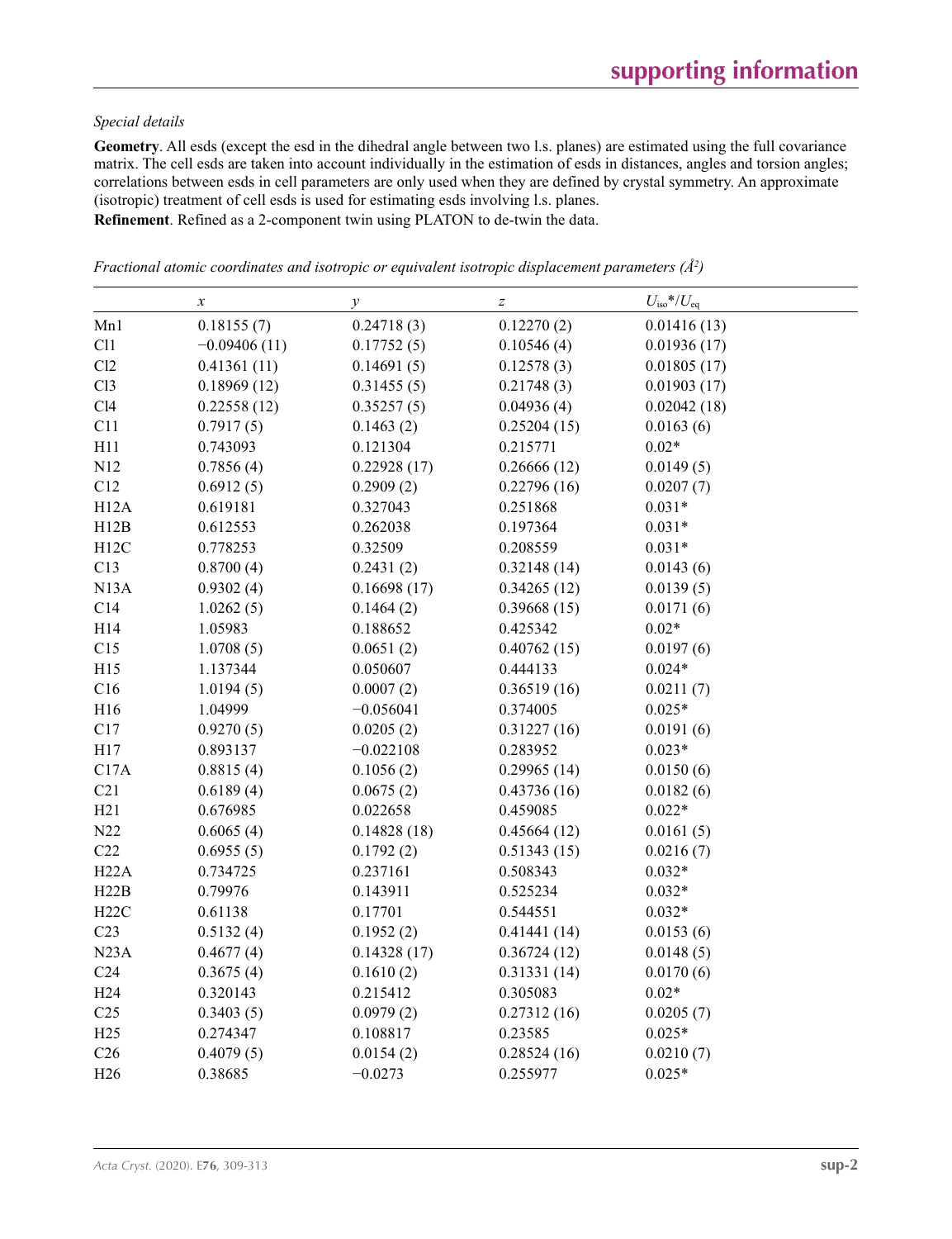| C <sub>27</sub>   | 0.5020(5) | $-0.0026(2)$ | 0.33805(16) | 0.0199(6) |
|-------------------|-----------|--------------|-------------|-----------|
| H27               | 0.546507  | $-0.05758$   | 0.34619     | $0.024*$  |
| C27A              | 0.5324(4) | 0.0626(2)    | 0.38099(15) | 0.0155(6) |
| C131              | 0.8898(4) | 0.3228(2)    | 0.35385(14) | 0.0147(6) |
| C <sub>136</sub>  | 0.9174(5) | 0.3981(2)    | 0.32441(14) | 0.0164(6) |
| H136              | 0.930694  | 0.398767     | 0.28266     | $0.02*$   |
| C135              | 0.9251(5) | 0.4717(2)    | 0.35712(16) | 0.0201(7) |
| H135              | 0.941632  | 0.524        | 0.338116    | $0.024*$  |
| C134              | 0.9082(5) | 0.4677(2)    | 0.41862(16) | 0.0200(7) |
| H134              | 0.911474  | 0.51718      | 0.442251    | $0.024*$  |
| C133              | 0.8864(5) | 0.3896(2)    | 0.44431(14) | 0.0187(6) |
| H133              | 0.87798   | 0.386788     | 0.486295    | $0.022*$  |
| N132              | 0.8764(4) | 0.31762(18)  | 0.41298(13) | 0.0180(5) |
| C <sub>231</sub>  | 0.4668(4) | 0.2846(2)    | 0.41729(14) | 0.0143(6) |
| C <sub>236</sub>  | 0.4232(5) | 0.3215(2)    | 0.47027(15) | 0.0185(6) |
| H <sub>236</sub>  | 0.421074  | 0.289572     | 0.505961    | $0.022*$  |
| C <sub>235</sub>  | 0.3827(5) | 0.4069(2)    | 0.46946(16) | 0.0219(7) |
| H <sub>235</sub>  | 0.35516   | 0.434543     | 0.505041    | $0.026*$  |
| C <sub>234</sub>  | 0.3830(5) | 0.4504(2)    | 0.41675(17) | 0.0234(7) |
| H <sub>2</sub> 34 | 0.355126  | 0.508481     | 0.415031    | $0.028*$  |
| C <sub>233</sub>  | 0.4251(5) | 0.4074(2)    | 0.36591(17) | 0.0219(7) |
| H <sub>2</sub> 33 | 0.423424  | 0.437845     | 0.329457    | $0.026*$  |
| N <sub>2</sub> 32 | 0.4674(4) | 0.32664(18)  | 0.36493(13) | 0.0173(5) |
|                   |           |              |             |           |

*Atomic displacement parameters (Å2 )*

|                 | $U^{11}$   | $U^{22}$   | $U^{33}$   | $U^{12}$      | $U^{13}$      | $U^{23}$      |
|-----------------|------------|------------|------------|---------------|---------------|---------------|
| Mn1             | 0.0153(2)  | 0.0128(2)  | 0.0146(2)  | 0.00108(18)   | 0.00254(17)   | 0.00018(17)   |
| C11             | 0.0168(4)  | 0.0201(4)  | 0.0213(4)  | $-0.0013(3)$  | 0.0021(3)     | 0.0024(3)     |
| Cl2             | 0.0175(3)  | 0.0190(4)  | 0.0177(3)  | 0.0041(3)     | 0.0019(3)     | $-0.0019(3)$  |
| Cl <sub>3</sub> | 0.0244(4)  | 0.0162(3)  | 0.0166(3)  | 0.0054(3)     | 0.0023(3)     | $-0.0013(3)$  |
| C14             | 0.0271(4)  | 0.0148(3)  | 0.0200(4)  | 0.0001(3)     | 0.0054(3)     | 0.0025(3)     |
| C11             | 0.0196(15) | 0.0131(13) | 0.0165(14) | $-0.0046(12)$ | 0.0028(12)    | $-0.0042(11)$ |
| N <sub>12</sub> | 0.0161(13) | 0.0110(11) | 0.0176(12) | $-0.0003(10)$ | 0.0018(10)    | $-0.0003(9)$  |
| C12             | 0.0257(17) | 0.0140(14) | 0.0216(15) | 0.0030(13)    | $-0.0032(13)$ | 0.0016(12)    |
| C13             | 0.0131(13) | 0.0138(14) | 0.0163(14) | $-0.0017(11)$ | 0.0044(11)    | $-0.0008(11)$ |
| N13A            | 0.0145(12) | 0.0124(11) | 0.0152(12) | $-0.0005(10)$ | 0.0041(10)    | $-0.0004(9)$  |
| C14             | 0.0158(14) | 0.0172(15) | 0.0181(14) | 0.0005(12)    | 0.0004(11)    | 0.0000(12)    |
| C15             | 0.0204(16) | 0.0178(15) | 0.0212(15) | 0.0031(13)    | 0.0043(12)    | 0.0043(12)    |
| C16             | 0.0199(16) | 0.0172(15) | 0.0277(17) | 0.0015(13)    | 0.0104(13)    | 0.0039(13)    |
| C17             | 0.0195(16) | 0.0125(14) | 0.0260(16) | $-0.0007(12)$ | 0.0068(13)    | $-0.0016(12)$ |
| C17A            | 0.0147(14) | 0.0135(14) | 0.0172(14) | $-0.0015(11)$ | 0.0035(11)    | $-0.0030(11)$ |
| C <sub>21</sub> | 0.0143(14) | 0.0134(14) | 0.0266(16) | 0.0024(12)    | 0.0006(12)    | 0.0037(12)    |
| N22             | 0.0155(12) | 0.0166(12) | 0.0164(12) | 0.0005(11)    | 0.0022(10)    | 0.0013(10)    |
| C <sub>22</sub> | 0.0224(17) | 0.0240(17) | 0.0174(15) | $-0.0004(14)$ | $-0.0037(13)$ | 0.0019(13)    |
| C <sub>23</sub> | 0.0151(14) | 0.0169(14) | 0.0144(13) | $-0.0005(12)$ | 0.0044(11)    | $-0.0005(11)$ |
| N23A            | 0.0132(12) | 0.0130(12) | 0.0182(12) | $-0.0010(10)$ | 0.0011(10)    | $-0.0003(10)$ |
| C <sub>24</sub> | 0.0158(14) | 0.0199(15) | 0.0155(14) | $-0.0026(12)$ | 0.0030(11)    | $-0.0002(12)$ |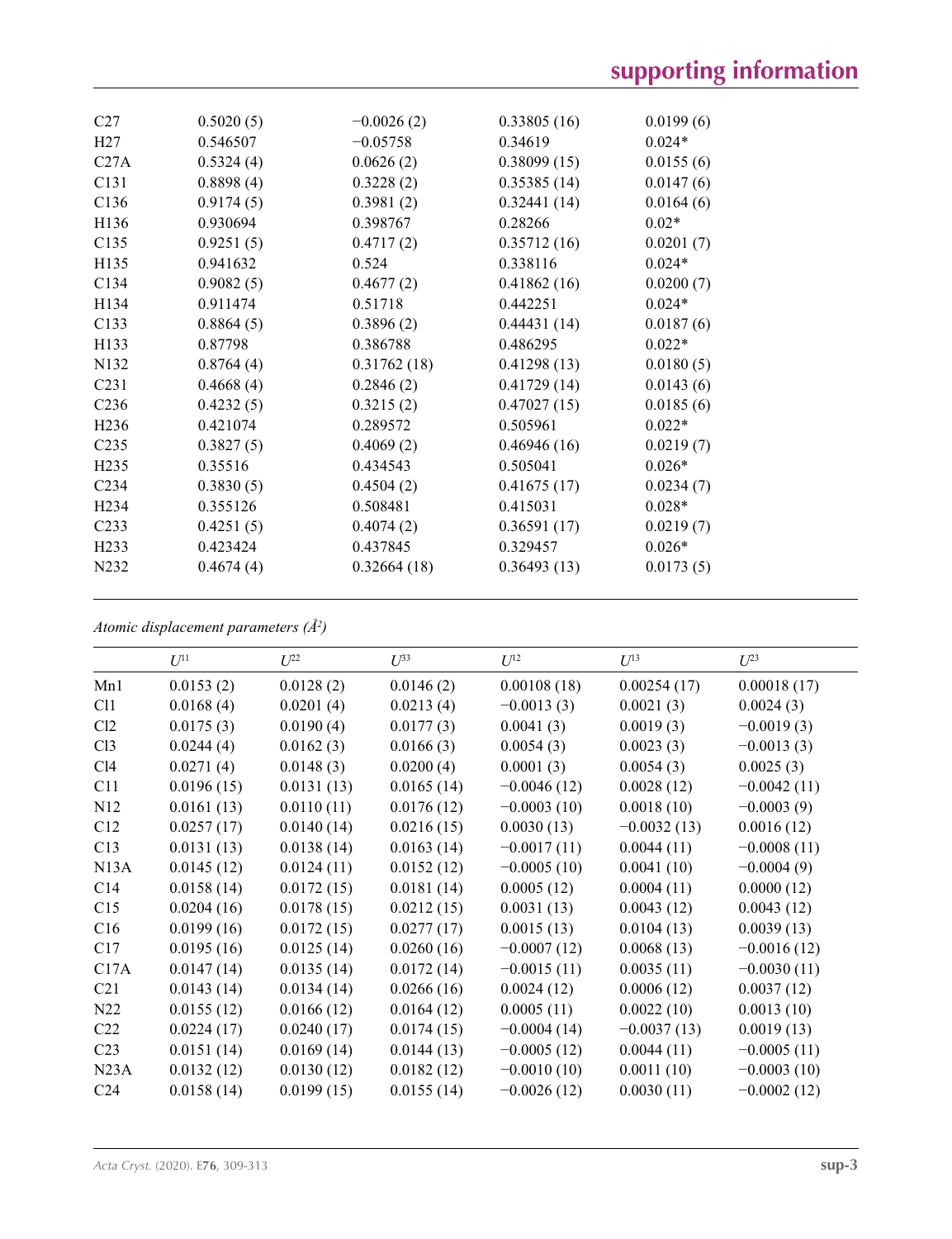| C <sub>25</sub>   | 0.0198(16) | 0.0217(16) | 0.0201(15) | $-0.0083(14)$ | 0.0026(12) | $-0.0015(13)$ |
|-------------------|------------|------------|------------|---------------|------------|---------------|
| C <sub>26</sub>   | 0.0217(16) | 0.0188(15) | 0.0235(16) | $-0.0056(13)$ | 0.0072(13) | $-0.0062(13)$ |
| C <sub>27</sub>   | 0.0191(16) | 0.0128(14) | 0.0286(17) | $-0.0009(12)$ | 0.0057(13) | $-0.0008(12)$ |
| C27A              | 0.0125(13) | 0.0133(13) | 0.0205(15) | $-0.0002(11)$ | 0.0007(11) | $-0.0003(11)$ |
| C <sub>131</sub>  | 0.0129(13) | 0.0123(13) | 0.0187(14) | $-0.0019(11)$ | 0.0002(11) | $-0.0015(11)$ |
| C <sub>136</sub>  | 0.0181(15) | 0.0146(14) | 0.0168(14) | $-0.0008(12)$ | 0.0029(12) | $-0.0005(11)$ |
| C <sub>135</sub>  | 0.0208(16) | 0.0130(14) | 0.0265(17) | 0.0005(13)    | 0.0018(13) | 0.0004(12)    |
| C <sub>134</sub>  | 0.0217(16) | 0.0117(14) | 0.0264(17) | 0.0010(12)    | 0.0020(13) | $-0.0057(12)$ |
| C <sub>133</sub>  | 0.0205(16) | 0.0227(16) | 0.0132(13) | $-0.0019(13)$ | 0.0025(12) | $-0.0026(12)$ |
| N <sub>1</sub> 32 | 0.0182(13) | 0.0152(13) | 0.0212(13) | $-0.0017(11)$ | 0.0052(11) | $-0.0015(10)$ |
| C <sub>231</sub>  | 0.0140(14) | 0.0127(13) | 0.0163(14) | $-0.0013(11)$ | 0.0016(11) | $-0.0002(11)$ |
| C <sub>236</sub>  | 0.0203(16) | 0.0177(15) | 0.0186(15) | $-0.0012(13)$ | 0.0074(12) | 0.0013(12)    |
| C <sub>235</sub>  | 0.0255(17) | 0.0157(15) | 0.0258(17) | $-0.0015(14)$ | 0.0096(14) | $-0.0053(13)$ |
| C <sub>2</sub> 34 | 0.0253(17) | 0.0121(14) | 0.0338(19) | $-0.0001(13)$ | 0.0085(15) | $-0.0013(13)$ |
| C <sub>2</sub> 33 | 0.0226(16) | 0.0165(15) | 0.0266(17) | 0.0020(13)    | 0.0024(13) | 0.0036(13)    |
| N <sub>2</sub> 32 | 0.0164(13) | 0.0148(12) | 0.0207(13) | $-0.0007(11)$ | 0.0015(10) | 0.0010(10)    |
|                   |            |            |            |               |            |               |

*Geometric parameters (Å, º)*

| $Mn1 - Cl1$   | 2.3469(10) | $C23 - N23A$  | 1.364(4) |
|---------------|------------|---------------|----------|
| $Mn1-C12$     | 2.3585(9)  | $C23 - C231$  | 1.471(5) |
| $Mn1-C13$     | 2.3779(9)  | $N23A - C24$  | 1.396(4) |
| $Mn1-C14$     | 2.3941(9)  | $N23A - C27A$ | 1.400(4) |
| $C11 - N12$   | 1.366(4)   | $C24 - C25$   | 1.355(5) |
| $C11 - C17A$  | 1.375(5)   | $C24 - H24$   | 0.95     |
| $C11 - H11$   | 0.95       | $C25-C26$     | 1.427(5) |
| $N12 - C13$   | 1.352(4)   | $C25 - H25$   | 0.95     |
| $N12 - C12$   | 1.454(4)   | $C26-C27$     | 1.356(5) |
| $C12 - H12A$  | 0.98       | $C26 - H26$   | 0.95     |
| $C12 - H12B$  | 0.98       | $C27-C27A$    | 1.423(5) |
| $C12 - H12C$  | 0.98       | $C27 - H27$   | 0.95     |
| $C13 - N13A$  | 1.367(4)   | C131-N132     | 1.341(4) |
| $C13 - C131$  | 1.465(4)   | $C131 - C136$ | 1.394(4) |
| $N13A - C14$  | 1.394(4)   | $C136 - C135$ | 1.383(5) |
| $N13A - C17A$ | 1.400(4)   | C136-H136     | 0.95     |
| $C14 - C15$   | 1.357(5)   | $C135 - C134$ | 1.397(5) |
| $C14 - H14$   | 0.95       | C135-H135     | 0.95     |
| $C15-C16$     | 1.430(5)   | $C134 - C133$ | 1.388(5) |
| $C15 - H15$   | 0.95       | C134-H134     | 0.95     |
| $C16 - C17$   | 1.359(5)   | C133-N132     | 1.344(4) |
| $C16 - H16$   | 0.95       | $C133 - H133$ | 0.95     |
| $C17 - C17A$  | 1.422(4)   | $C231 - N232$ | 1.353(4) |
| $C17 - H17$   | 0.95       | $C231 - C236$ | 1.390(4) |
| $C21 - N22$   | 1.364(4)   | $C236 - C235$ | 1.394(5) |
| $C21 - C27A$  | 1.373(5)   | $C236 - H236$ | 0.95     |
| $C21 - H21$   | 0.95       | $C235 - C234$ | 1.371(5) |
| $N22 - C23$   | 1.353(4)   | $C235 - H235$ | 0.95     |
| $N22 - C22$   | 1.471(4)   | $C234 - C233$ | 1.389(5) |
|               |            |               |          |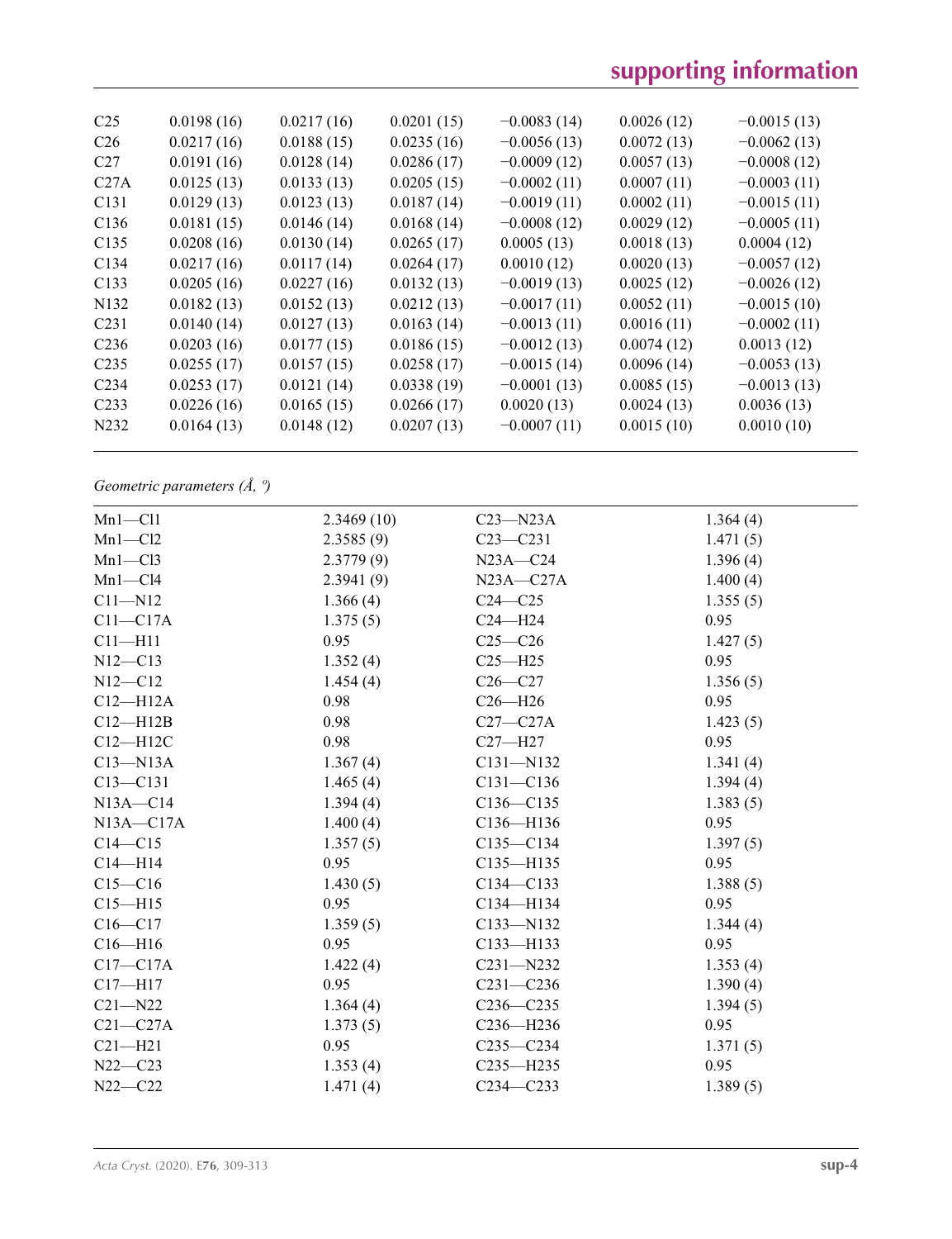| $C22-H22A$              | 0.98      | C <sub>234</sub> —H <sub>234</sub> | 0.95     |
|-------------------------|-----------|------------------------------------|----------|
| $C22 - H22B$            | 0.98      | $C233 - N232$                      | 1.327(4) |
| $C22 - H22C$            | 0.98      | $C233 - H233$                      | 0.95     |
|                         |           |                                    |          |
| $Cl1-Mn1-Cl2$           | 108.62(3) | $N22-C23-C231$                     | 128.0(3) |
| $Cl1-Mn1-C13$           | 108.44(3) | N23A-C23-C231                      | 125.3(3) |
| $Cl2-Mn1-Cl3$           | 108.51(3) | $C23 - N23A - C24$                 | 129.0(3) |
| $Cl1-Mn1-C14$           | 112.95(4) | $C23$ -N23A- $C27A$                | 109.2(3) |
| $Cl2-Mn1-C14$           | 110.60(3) | $C24 - N23A - C27A$                | 121.8(3) |
| $Cl3-Mn1-C14$           | 107.60(3) | $C25-C24-N23A$                     | 117.7(3) |
| $N12 - C11 - C17A$      | 107.2(3)  | $C25-C24-H24$                      | 121.1    |
| $N12 - C11 - H11$       | 126.4     | N23A-C24-H24                       | 121.1    |
| $C17A - C11 - H11$      | 126.4     | $C24 - C25 - C26$                  | 121.8(3) |
| $C13 - N12 - C11$       | 110.7(3)  | $C24 - C25 - H25$                  | 119.1    |
| $C13 - N12 - C12$       | 126.7(3)  | $C26 - C25 - H25$                  | 119.1    |
| $C11 - N12 - C12$       | 122.4(3)  | $C27 - C26 - C25$                  | 120.8(3) |
| $N12$ — $C12$ — $H12A$  | 109.5     | $C27-C26-H26$                      | 119.6    |
| $N12 - C12 - H12B$      | 109.5     | $C25-C26-H26$                      | 119.6    |
| $H12A - C12 - H12B$     | 109.5     | $C26-C27-C27A$                     | 118.5(3) |
| N12-C12-H12C            | 109.5     | $C26 - C27 - H27$                  | 120.8    |
| H12A-C12-H12C           | 109.5     | $C27A - C27 - H27$                 | 120.8    |
| H12B-C12-H12C           | 109.5     | $C21-C27A- N23A$                   | 106.1(3) |
| $N12 - C13 - N13A$      | 106.6(3)  | $C21 - C27A - C27$                 | 134.5(3) |
| N12-C13-C131            | 127.8(3)  | N23A-C27A-C27                      | 119.4(3) |
| N13A-C13-C131           | 125.6(3)  | N132-C131-C136                     | 123.3(3) |
| $C13 - N13A - C14$      | 129.9(3)  | N132-C131-C13                      | 115.1(3) |
| $C13-M13A-C17A$         | 108.9(3)  | $C136 - C131 - C13$                | 121.7(3) |
| $C14$ —N $13A$ —C $17A$ | 121.2(3)  | $C135 - C136 - C131$               | 118.7(3) |
| $C15 - C14 - N13A$      | 118.9(3)  | C135-C136-H136                     | 120.6    |
| $C15-C14-H14$           | 120.6     | $C131 - C136 - H136$               | 120.6    |
| $N13A - C14 - H14$      | 120.6     | $C136-C135-C134$                   | 118.8(3) |
| $C14 - C15 - C16$       | 121.2(3)  | $C136 - C135 - H135$               | 120.6    |
| $C14 - C15 - H15$       | 119.4     | C134—C135—H135                     | 120.6    |
| $C16-C15-H15$           | 119.4     | $C133 - C134 - C135$               | 118.3(3) |
| $C17-C16-C15$           | 120.1(3)  | C133-C134-H134                     | 120.8    |
| $C17-C16-H16$           | 119.9     | $C135 - C134 - H134$               | 120.8    |
| $C15-C16-H16$           | 119.9     | N132-C133-C134                     | 123.5(3) |
| $C16-C17-C17A$          | 119.4(3)  | N132-C133-H133                     | 118.2    |
| $C16-C17-H17$           | 120.3     | $C134 - C133 - H133$               | 118.2    |
| $C17A - C17 - H17$      | 120.3     | $C131 - N132 - C133$               | 117.3(3) |
| $C11-C17A-M13A$         | 106.6(3)  | $N232 - C231 - C236$               | 123.4(3) |
| $C11 - C17A - C17$      | 134.3(3)  | $N232 - C231 - C23$                | 115.1(3) |
| $N13A - C17A - C17$     | 119.1(3)  | $C236 - C231 - C23$                | 121.5(3) |
| $N22-C21-C27A$          | 107.8(3)  | $C231 - C236 - C235$               | 118.0(3) |
| $N22 - C21 - H21$       | 126.1     | C231-C236-H236                     | 121      |
| $C27A - C21 - H21$      | 126.1     | C235-C236-H236                     | 121      |
| $C23 - N22 - C21$       | 110.2(3)  | $C234 - C235 - C236$               | 119.3(3) |
| $C23 - N22 - C22$       | 126.1(3)  | C234-C235-H235                     | 120.4    |
|                         |           |                                    |          |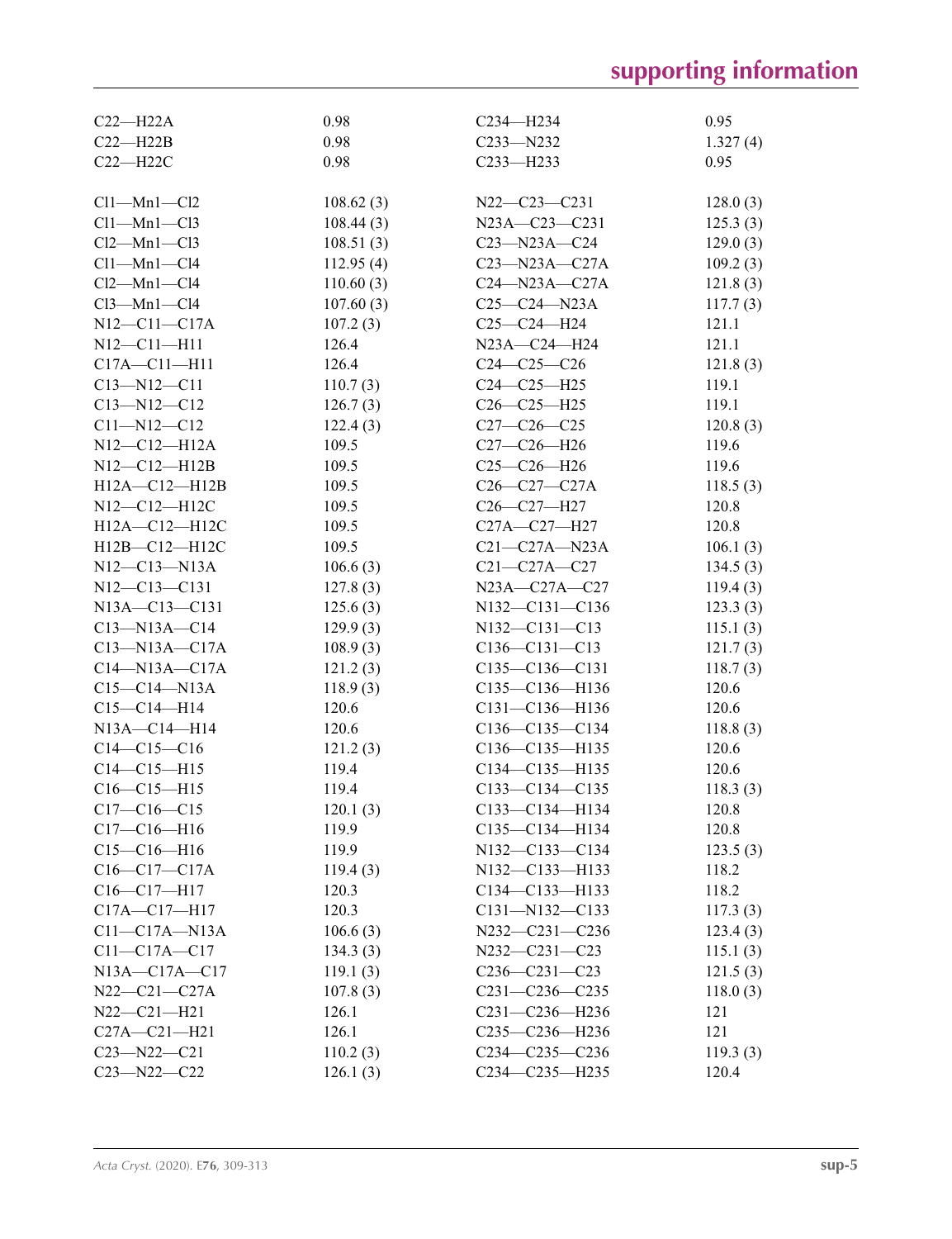| $C21 - N22 - C22$               | 123.5(3)    | $C236 - C235 - H235$        | 120.4       |
|---------------------------------|-------------|-----------------------------|-------------|
| $N22-C22-H22A$                  | 109.5       | $C235-C234-C233$            | 118.4(3)    |
| N22-C22-H22B                    | 109.5       | $C235 - C234 - H234$        | 120.8       |
| H22A-C22-H22B                   | 109.5       | $C233 - C234 - H234$        | 120.8       |
| N22-C22-H22C                    | 109.5       | N232-C233-C234              | 124.3(3)    |
| H22A-C22-H22C                   | 109.5       | N232-C233-H233              | 117.8       |
| $H22B-C22-H22C$                 | 109.5       | $C234 - C233 - H233$        | 117.8       |
| $N22 - C23 - N23A$              | 106.7(3)    | $C233 - N232 - C231$        | 116.6(3)    |
|                                 |             |                             |             |
| $C17A - C11 - N12 - C13$        | 0.7(4)      | N23A-C24-C25-C26            | 1.1(5)      |
| $C17A - C11 - N12 - C12$        | $-176.4(3)$ | $C24-C25-C26-C27$           | 0.3(5)      |
| $C11 - N12 - C13 - N13A$        | $-0.5(4)$   | $C25-C26-C27-C27A$          | $-0.3(5)$   |
| $C12 - N12 - C13 - N13A$        | 176.5(3)    | $N22-C21-C27A-N23A$         | 0.0(4)      |
| $C11 - N12 - C13 - C131$        | $-178.6(3)$ | N22—C21—C27A—C27            | 178.9(4)    |
| $C12 - N12 - C13 - C131$        | $-1.6(5)$   | $C23 - N23A - C27A - C21$   | $-0.4(4)$   |
| $N12$ —C13—N13A—C14             | 179.6(3)    | $C24 - N23A - C27A - C21$   | $-178.2(3)$ |
| $C131 - C13 - N13A - C14$       | $-2.3(5)$   | $C23 - N23A - C27A - C27$   | $-179.6(3)$ |
| $N12 - C13 - N13A - C17A$       | 0.1(4)      | $C24 - N23A - C27A - C27$   | 2.6(5)      |
| $C131 - C13 - N13A - C17A$      | 178.2(3)    | $C26-C27-C27A-C21$          | $-180.0(4)$ |
| $C13 - N13A - C14 - C15$        | 179.8(3)    | $C26-C27-C27A-N23A$         | $-1.1(5)$   |
| $C17A - N13A - C14 - C15$       | $-0.8(5)$   | N12-C13-C131-N132           | 141.6(3)    |
| $N13A - C14 - C15 - C16$        | $-0.7(5)$   | $N13A - C13 - C131 - N132$  | $-36.1(5)$  |
| $C14-C15-C16-C17$               | 1.2(5)      | $N12-C13-C131-C136$         | $-37.3(5)$  |
| $C15-C16-C17-C17A$              | $-0.2(5)$   | N13A-C13-C131-C136          | 144.9(3)    |
| $N12$ — $C11$ — $C17A$ — $N13A$ | $-0.7(4)$   | $N132 - C131 - C136 - C135$ | $-2.4(5)$   |
| $N12$ — $C11$ — $C17A$ — $C17$  | 178.3(4)    | $C13-C131-C136-C135$        | 176.5(3)    |
| $C13 - N13A - C17A - C11$       | 0.4(4)      | $C131 - C136 - C135 - C134$ | 1.1(5)      |
| $C14 - N13A - C17A - C11$       | $-179.2(3)$ | $C136-C135-C134-C133$       | 0.7(5)      |
| $C13 - N13A - C17A - C17$       | $-178.8(3)$ | $C135-C134-C133-N132$       | $-1.6(5)$   |
| $C14 - N13A - C17A - C17$       | 1.7(5)      | $C136 - C131 - N132 - C133$ | 1.6(5)      |
| $C16-C17-C17A-C11$              | 180.0(4)    | $C13-C131-N132-C133$        | $-177.3(3)$ |
| $C16-C17-C17A-N13A$             | $-1.2(5)$   | $C134-C133-N132-C131$       | 0.4(5)      |
| $C27A - C21 - N22 - C23$        | 0.5(4)      | $N22-C23-C231-N232$         | 144.4(3)    |
| C27A-C21-N22-C22                | $-175.1(3)$ | N23A-C23-C231-N232          | $-35.8(5)$  |
| $C21 - N22 - C23 - N23A$        | $-0.7(4)$   | N22-C23-C231-C236           | $-36.6(5)$  |
| $C22 - N22 - C23 - N23A$        | 174.7(3)    | N23A-C23-C231-C236          | 143.2(3)    |
| $C21 - N22 - C23 - C231$        | 179.0(3)    | N232-C231-C236-C235         | $-1.8(5)$   |
| $C22 - N22 - C23 - C231$        | $-5.5(5)$   | $C23-C231-C236-C235$        | 179.3(3)    |
| $N22-C23-N23A-C24$              | 178.3(3)    | C231-C236-C235-C234         | 1.6(5)      |
| $C231 - C23 - N23A - C24$       | $-1.5(5)$   | $C236-C235-C234-C233$       | $-0.4(6)$   |
| $N22-C23-N23A-C27A$             | 0.7(4)      | $C235-C234-C233-N232$       | $-0.8(6)$   |
| $C231 - C23 - N23A - C27A$      | $-179.1(3)$ | $C234 - C233 - N232 - C231$ | 0.7(5)      |
| $C23 - N23A - C24 - C25$        | $-179.9(3)$ | $C236-C231-N232-C233$       | 0.6(5)      |
| $C27A - N23A - C24 - C25$       | $-2.6(5)$   | $C23-C231-M232-C233$        | 179.6(3)    |